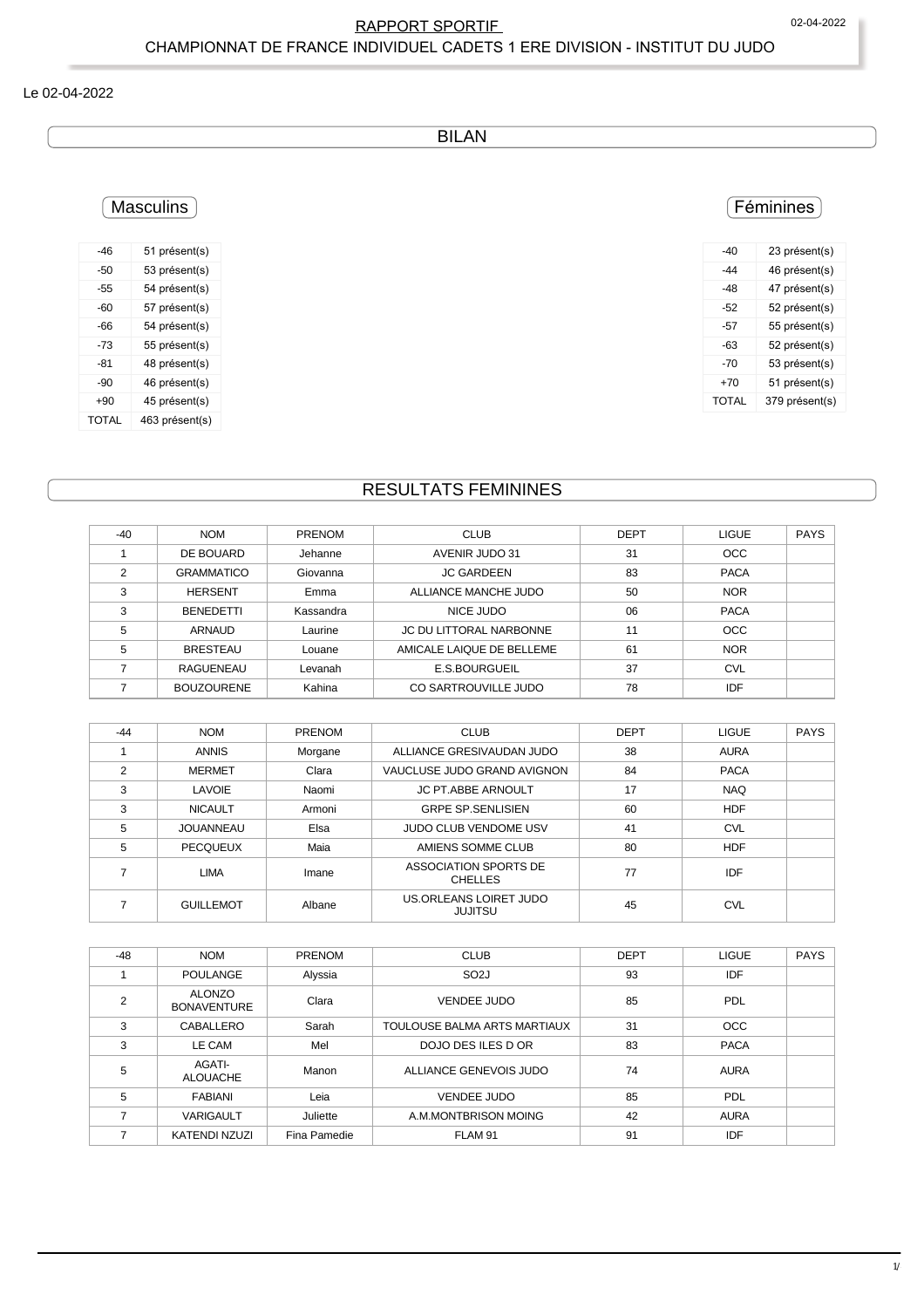#### RAPPORT SPORTIF CHAMPIONNAT DE FRANCE INDIVIDUEL CADETS 1 ERE DIVISION - INSTITUT DU JUDO

| $-52$ | <b>NOM</b>     | <b>PRENOM</b> | <b>CLUB</b>                       | <b>DEPT</b> | <b>LIGUE</b> | <b>PAYS</b> |
|-------|----------------|---------------|-----------------------------------|-------------|--------------|-------------|
|       | <b>WALLON</b>  | Faustine      | TOULOUSE BALMA ARTS MARTIAUX      | 31          | <b>OCC</b>   |             |
| っ     | <b>COUDRET</b> | Mathilde      | SHIN DOJO HERBLINOIS              | 44          | PDL          |             |
| 3     | <b>BOTHY</b>   | Sarah         | <b>BOURGES JUDO</b>               | 18          | <b>CVL</b>   |             |
| 3     | <b>MARQUES</b> | Alicia        | <b>JUDO CLUB ORTHEZIEN</b>        | 64          | <b>NAQ</b>   |             |
| 5     | PILLOT         | Emma          | <b>CSM CLAMART</b>                | 92          | IDF          |             |
| 5     | <b>VIALLON</b> | Lucile        | <b>JUDO CLUB JAREZIEN</b>         | 69          | <b>AURA</b>  |             |
|       | <b>NKAYILU</b> | Armynda       | FLAM 91                           | 91          | IDF          |             |
|       | <b>GASTRIN</b> | Jeanne        | <b>JC CHILLY MAZARIN MORANGIS</b> | 91          | IDF          |             |

| $-57$         | <b>NOM</b>      | <b>PRENOM</b> | <b>CLUB</b>              | <b>DEPT</b> | <b>LIGUE</b> | <b>PAYS</b> |
|---------------|-----------------|---------------|--------------------------|-------------|--------------|-------------|
|               | <b>CHAOUQUI</b> | Lea           | A.M ASNIERES             | 92          | IDF          |             |
| $\mathcal{P}$ | <b>CHIPAN</b>   | Jaelynn       | SO <sub>2</sub> J        | 93          | <b>IDF</b>   |             |
| 3             | <b>BONITO</b>   | Carla         | G.H.B.C. JUDO            | 13          | <b>PACA</b>  |             |
| 3             | <b>MELIS</b>    | Emma          | MONTPELLIER JUDO OLYMPIC | 34          | <b>OCC</b>   |             |
| 5             | <b>BRISTEAU</b> | Angeline      | AJ54                     | 54          | GRE          |             |
| 5             | <b>FACHATE</b>  | Lina          | <b>DOJO NANTAIS</b>      | 44          | PDL          |             |
|               | <b>JOURNOT</b>  | Madison       | <b>J.C.AVRANCHES</b>     | 50          | <b>NOR</b>   |             |
|               | <b>BONNAMY</b>  | Lena          | <b>DOJO ROMANAIS</b>     | DA          | <b>AURA</b>  |             |

| $-63$         | <b>NOM</b>        | PRENOM  | <b>CLUB</b>                              | <b>DEPT</b> | <b>LIGUE</b> | <b>PAYS</b> |
|---------------|-------------------|---------|------------------------------------------|-------------|--------------|-------------|
|               | <b>BOURSAS</b>    | Doria   | A.M ASNIERES                             | 92          | IDF          |             |
| $\mathcal{P}$ | LE ROUX           | Eloise  | YZEURE JUDO                              | 03          | <b>AURA</b>  |             |
| 3             | <b>CABARET</b>    | Naomi   | AJBD21-25                                | 21          | <b>BFC</b>   |             |
| 3             | <b>OUFOUE</b>     | Lalie   | <b>J.C. CALAISIEN</b>                    | 62          | <b>HDF</b>   |             |
| 5             | <b>MARINE</b>     | Shineys | ASSOCIATION SPORTS DE<br><b>CHELLES</b>  | 77          | IDF          |             |
| 5             | <b>BOUM MAHOP</b> | Morgane | <b>ENTENTE SPORTIVE NANTERRE</b>         | 92          | IDF          |             |
|               | <b>BENGHEZAL</b>  | Emma    | <b>JC CHILLY MAZARIN MORANGIS</b>        | 91          | IDF          |             |
|               | <b>VANSEVEREN</b> | Carla   | US.ORLEANS LOIRET JUDO<br><b>JUJITSU</b> | 45          | <b>CVL</b>   |             |

| -70 | <b>NOM</b>                | PRENOM          | <b>CLUB</b>                       | <b>DEPT</b> | <b>LIGUE</b> | PAYS |
|-----|---------------------------|-----------------|-----------------------------------|-------------|--------------|------|
|     | <b>MAZZARINO</b>          | Lila            | FLAM 91                           | 91          | IDF          |      |
| 2   | <b>NLEMBE</b>             | Lou Cecile      | A.M ASNIERES                      | 92          | IDF          |      |
| 3   | DARBES TAKAM              | Sandra Teophila | DOJOS AGGLO DU NIORTAIS           | 79          | <b>NAQ</b>   |      |
| 3   | <b>BAUGE</b>              | Solise          | <b>JC CHILLY MAZARIN MORANGIS</b> | 91          | IDF          |      |
| 5   | NEBOUT-<br><b>GONSARD</b> | Anais           | <b>EAM VARENNES S ALLIER</b>      | 03          | AURA         |      |
| 5   | <b>DEPRI</b>              | <b>Ilona</b>    | STE GENEVIEVE SPORTS              | 91          | IDF          |      |
|     | <b>PAIN</b>               | Maeva           | <b>JUDO CLUB RESSONTOIS</b>       | 60          | <b>HDF</b>   |      |
|     | LEFLOCH                   | Clara           | ASPTT ANGERS JUDO                 | 49          | PDL          |      |

| $+70$          | <b>NOM</b>                      | PRENOM             | <b>CLUB</b>             | <b>DEPT</b> | <b>LIGUE</b> | <b>PAYS</b> |
|----------------|---------------------------------|--------------------|-------------------------|-------------|--------------|-------------|
|                | <b>MIENANDI</b><br>LALOU        | Grace Esther       | <b>JC VILLEPINTE</b>    | 93          | IDF          |             |
| $\overline{2}$ | <b>CANCAN</b>                   | Celia              | <b>JUDO 83 TOULON</b>   | 83          | <b>PACA</b>  |             |
| 3              | <b>DEBUIRE</b>                  | Calypso            | <b>VENDEE JUDO</b>      | 85          | <b>PDL</b>   |             |
| 3              | <b>SMAINE</b>                   | Lylia              | ALLIANCE CLUB JUDO 69   | 69          | <b>AURA</b>  |             |
| 5              | MINKADA-<br>CAQUINEAU           | Leonie             | DOJOS AGGLO DU NIORTAIS | 79          | <b>NAQ</b>   |             |
| 5              | LANG                            | <b>Bintibe</b>     | <b>JUDO 83 TOULON</b>   | 83          | <b>PACA</b>  |             |
|                | <b>KAMGA</b><br><b>NGANGOUM</b> | <b>Yvana Trecy</b> | FLAM 91                 | 91          | IDF          |             |
| 7              | <b>BESSAIRE</b>                 | Lise               | BRESSE SAONE JUDO       | 01          | <b>AURA</b>  |             |

# **RESULTATS MASCULINS**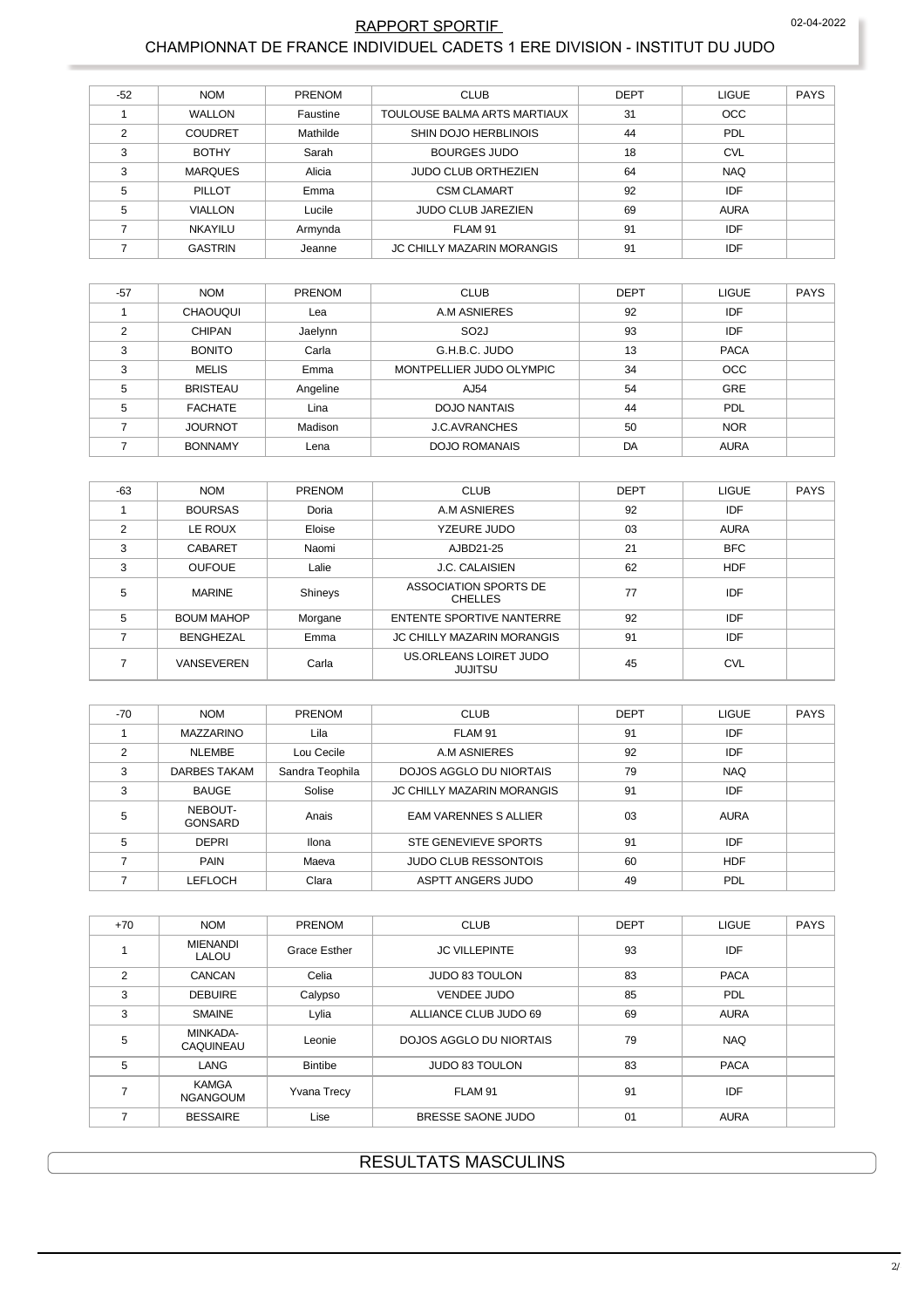#### 02-04-2022 RAPPORT SPORTIF CHAMPIONNAT DE FRANCE INDIVIDUEL CADETS 1 ERE DIVISION - INSTITUT DU JUDO

| $-46$          | <b>NOM</b>                       | PRENOM           | <b>CLUB</b>                             | <b>DEPT</b> | <b>LIGUE</b> | <b>PAYS</b> |
|----------------|----------------------------------|------------------|-----------------------------------------|-------------|--------------|-------------|
|                | OZMANYAN                         | Johnny           | ASSOCIATION SPORTS DE<br><b>CHELLES</b> | 77          | IDF          |             |
| $\overline{2}$ | <b>TAILLEUR</b>                  | <b>Basile</b>    | <b>J.C.DUCLAIR</b>                      | 76          | <b>NOR</b>   |             |
| 3              | SEGURA--RIERA                    | Diego            | ASV JUDO CLUB MARINES                   | 95          | IDF          |             |
| 3              | <b>ROUIBET</b>                   | Abdeljabar Ilyes | <b>BUDOKAN DEUIL</b>                    | 95          | IDF          |             |
| 5              | <b>MICHAUX</b>                   | Erwan            | ASSOCIATION SPORTS DE<br><b>CHELLES</b> | 77          | IDF          |             |
| 5              | <b>TAYSSE</b>                    | Natan            | <b>JC SUZERAIN</b>                      | 72          | PDL          |             |
| ⇁              | <b>VANTROYEN</b>                 | Enzo             | DOJO CLUB WASQUEHAL                     | 59          | <b>HDF</b>   |             |
|                | <b>DEMONIERE</b><br><b>BADIE</b> | Romain           | <b>JUDO CLUB SORBIER</b>                | 75          | IDF          |             |

| $-50$ | <b>NOM</b>                       | <b>PRENOM</b> | <b>CLUB</b>                 | <b>DEPT</b> | <b>LIGUE</b> | <b>PAYS</b> |
|-------|----------------------------------|---------------|-----------------------------|-------------|--------------|-------------|
|       | <b>KPADONOU</b>                  | Elyas         | STE GENEVIEVE SPORTS        | 91          | IDF          |             |
| 2     | <b>GUETTARI</b>                  | Kais          | VAUCLUSE JUDO GRAND AVIGNON | 84          | <b>PACA</b>  |             |
| 3     | <b>BOVO</b>                      | Ethan         | DOJOS AGGLO DU NIORTAIS     | 79          | <b>NAQ</b>   |             |
| 3     | <b>MOTOLY</b><br><b>BONGAMBE</b> | Yahn          | ANILLE BRAYE JUDO ST CALAIS | 72          | PDL          |             |
| 5     | <b>EL RHABA</b>                  | Ziyad         | <b>JC MOISSY CRAMAYEL</b>   | 77          | IDF          |             |
| 5     | GAVAZZI                          | Romain        | VAUCLUSE JUDO GRAND AVIGNON | 84          | <b>PACA</b>  |             |
|       | ABOUALLALA                       | Qassim        | <b>JC LA MOTTE SERVOLEX</b> | 73          | <b>AURA</b>  |             |
|       | AZZI                             | Maidine       | <b>JUDO CLUB NEUVILLE</b>   | 59          | <b>HDF</b>   |             |

| $-55$ | <b>NOM</b>        | <b>PRENOM</b> | <b>CLUB</b>                    | <b>DEPT</b> | <b>LIGUE</b> | <b>PAYS</b> |
|-------|-------------------|---------------|--------------------------------|-------------|--------------|-------------|
|       | <b>DIJOL</b>      | Zacharie      | <b>JUDO ATLANTIC CLUB</b>      | 44          | PDL          |             |
| C     | <b>SYNOLD</b>     | Raphael       | ARTS MARTIAUX ST GRATIEN       | 95          | IDF          |             |
| 3     | <b>DIETEMANN</b>  | Nathan        | <b>J.C.SAVERNE</b>             | 67          | <b>GRE</b>   |             |
| 3     | <b>ARNAUD</b>     | Dorian        | <b>JC DU LITTORAL NARBONNE</b> | 11          | <b>OCC</b>   |             |
| 5     | <b>BRULIARD</b>   | Tom           | <b>J C NOUZONVILLE</b>         | 08          | GRE          |             |
| 5     | SARIH             | Bilal         | <b>JUDO OISE PICARDIE</b>      | 60          | <b>HDF</b>   |             |
|       | <b>DOS SANTOS</b> | Mathias       | <b>JSC MUSSIPONTAIN</b>        | 54          | <b>GRE</b>   |             |
|       | <b>ADRIANO</b>    | Maxence       | <b>GRPE SP SENLISIEN</b>       | 60          | <b>HDF</b>   |             |

| $-60$         | <b>NOM</b>         | <b>PRENOM</b> | <b>CLUB</b>                             | <b>DEPT</b> | LIGUE       | <b>PAYS</b> |
|---------------|--------------------|---------------|-----------------------------------------|-------------|-------------|-------------|
|               | <b>RAY</b>         | Kelvin        | ASSOCIATION JUDO LOIRE                  | 42          | <b>AURA</b> |             |
| $\mathcal{P}$ | <b>DEGHNOUCHE</b>  | Ibrahim       | <b>JC CHILLY MAZARIN MORANGIS</b>       | 91          | IDF         |             |
| 3             | <b>BOULEMTAFES</b> | Dayyan        | STADE OLYMP.GIVORS                      | 69          | <b>AURA</b> |             |
| 3             | <b>FRANCESCHI</b>  | Zian          | <b>JC LA MOTTE SERVOLEX</b>             | 73          | <b>AURA</b> |             |
| 5             | <b>JEAN</b>        | Peter         | <b>BUDOKAN DEUIL</b>                    | 95          | IDF         |             |
| 5             | <b>CHANSSEAUME</b> | Colin         | ALLIANCE GRESIVAUDAN JUDO               | 38          | <b>AURA</b> |             |
|               | <b>ISSMAILOV</b>   | Emir          | OLYMPIC JUDO NICE                       | 06          | <b>PACA</b> |             |
|               | <b>GBINGBEHI</b>   | Johan         | ASSOCIATION SPORTS DE<br><b>CHELLES</b> | 77          | IDF         |             |

| $-66$          | <b>NOM</b>        | <b>PRENOM</b> | <b>CLUB</b>                              | <b>DEPT</b> | <b>LIGUE</b> | <b>PAYS</b> |
|----------------|-------------------|---------------|------------------------------------------|-------------|--------------|-------------|
|                | <b>NOEL</b>       | Kylian        | <b>STADE CLERMONTOIS</b>                 | 63          | <b>AURA</b>  |             |
| $\mathfrak{p}$ | <b>CADIGNAN</b>   | Nathan        | A.M ASNIERES                             | 92          | IDF          |             |
| 3              | <b>RENARD</b>     | Alexis        | 76 JUDO                                  | 76          | <b>NOR</b>   |             |
| 3              | <b>MUTEBA</b>     | Leon          | FLAM 91                                  | 91          | IDF          |             |
| 5              | AKHMEDOV          | Adlan         | AVANT GARDE CAEN                         | 14          | <b>NOR</b>   |             |
| 5              | <b>NZE BEKALE</b> | Kylian Raji   | A.J.I.Q. CAEN                            | 14          | <b>NOR</b>   |             |
|                | <b>CHABON</b>     | Marin         | US.ORLEANS LOIRET JUDO<br><b>JUJITSU</b> | 45          | <b>CVL</b>   |             |
|                | LE BRENN          | Robbie        | DOJO PORTOIS                             | 97          | <b>REU</b>   |             |